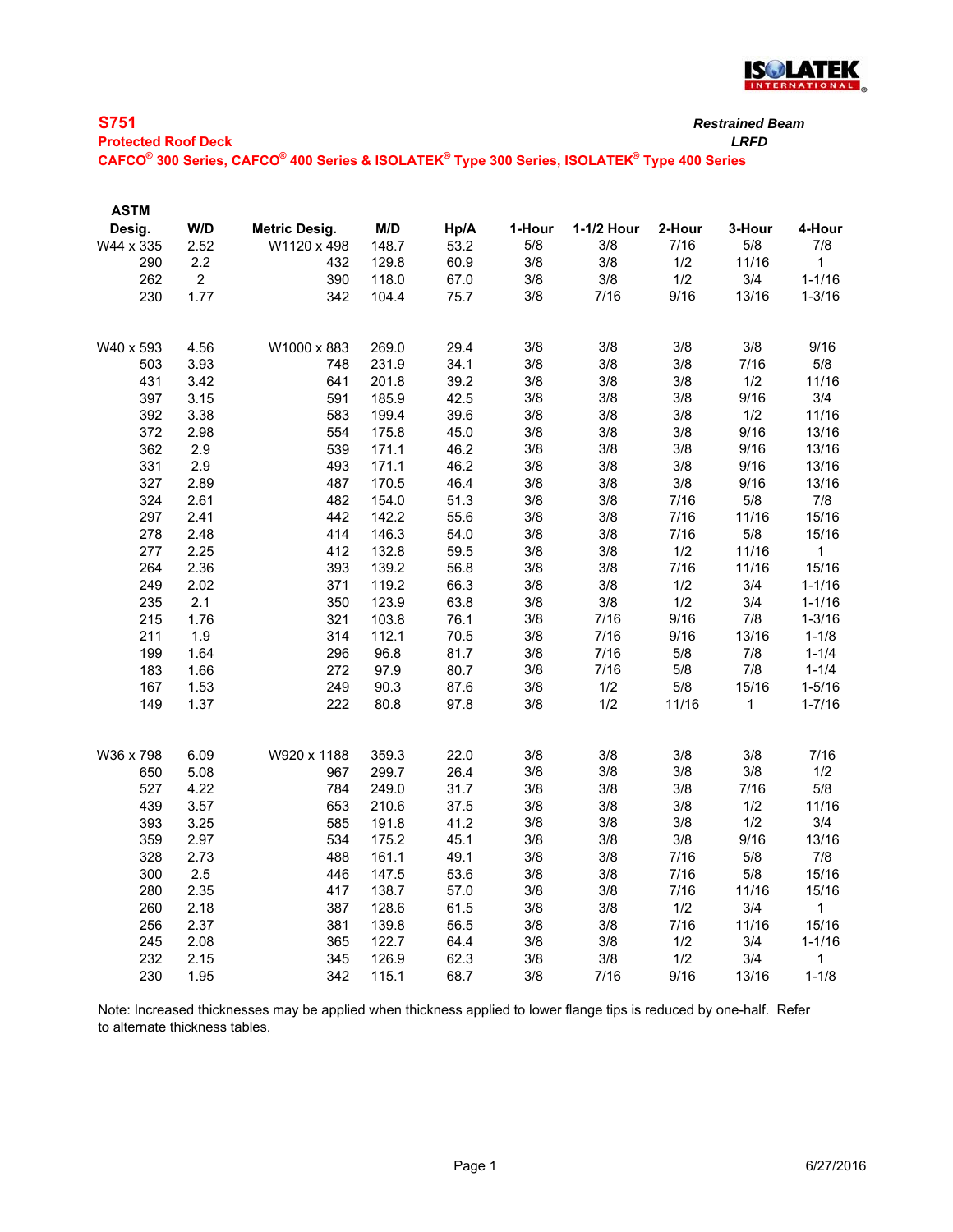

|--|

**Protected Roof Deck** *LRFD*

**CAFCO® 300 Series, CAFCO® 400 Series & ISOLATEK® Type 300 Series, ISOLATEK® Type 400 Series**

| <b>ASTM</b> |      |                      |       |       |        |            |        |             |              |
|-------------|------|----------------------|-------|-------|--------|------------|--------|-------------|--------------|
| Desig.      | W/D  | <b>Metric Desig.</b> | M/D   | Hp/A  | 1-Hour | 1-1/2 Hour | 2-Hour | 3-Hour      | 4-Hour       |
| W36 x 210   | 1.96 | W920 x 313           | 115.6 | 68.4  | 3/8    | 3/8        | 1/2    | 3/4         | $1 - 1/16$   |
| 194         | 1.81 | 289                  | 106.8 | 74.0  | 3/8    | 7/16       | 9/16   | 13/16       | $1 - 3/16$   |
| 182         | 1.72 | 271                  | 101.5 | 77.9  | 3/8    | 7/16       | 9/16   | 7/8         | $1 - 3/16$   |
| 170         | 1.6  | 253                  | 94.4  | 83.7  | 3/8    | 7/16       | $5/8$  | 7/8         | $1 - 1/4$    |
| 160         | 1.51 | 238                  | 89.1  | 88.7  | 3/8    | 1/2        | $5/8$  | 15/16       | $1 - 5/16$   |
| 150         | 1.43 | 223                  | 84.4  | 93.7  | 3/8    | 1/2        | 11/16  | 1           | $1 - 3/8$    |
| 135         | 1.29 | 201                  | 76.1  | 103.9 | 3/8    | 9/16       | 11/16  | $1 - 1/16$  | $1 - 1/2$    |
| W33 x 387   | 3.31 | W840 x 576           | 195.3 | 40.5  | 3/8    | 3/8        | 3/8    | 1/2         | 3/4          |
| 354         | 3.05 | 527                  | 180.0 | 43.9  | 3/8    | 3/8        | 3/8    | 9/16        | 3/4          |
| 318         | 2.77 | 473                  | 163.4 | 48.4  | 3/8    | 3/8        | 7/16   | $5/8$       | 13/16        |
| 291         | 2.55 | 433                  | 150.5 | 52.5  | 3/8    | 3/8        | 7/16   | 5/8         | 7/8          |
| 263         | 2.33 | 392                  | 137.5 | 57.5  | 3/8    | 3/8        | 7/16   | 11/16       | 15/16        |
| 241         | 2.13 | 359                  | 125.7 | 62.9  | 3/8    | 3/8        | 1/2    | 3/4         | $\mathbf{1}$ |
| 221         | 1.97 | 329                  | 116.2 | 68.0  | 3/8    | 3/8        | 1/2    | 3/4         | $1 - 1/16$   |
| 201         | 1.79 | 299                  | 105.6 | 74.9  | 3/8    | 7/16       | 9/16   | 13/16       | $1 - 3/16$   |
| 169         | 1.7  | 251                  | 100.3 | 78.8  | 3/8    | 7/16       | 9/16   | 7/8         | $1 - 3/16$   |
| 152         | 1.53 | 226                  | 90.3  | 87.6  | 3/8    | 1/2        | 5/8    | 15/16       | $1 - 5/16$   |
| 141         | 1.43 | 210                  | 84.4  | 93.7  | 3/8    | 1/2        | 11/16  | 1           | $1 - 3/8$    |
| 130         | 1.32 | 193                  | 77.9  | 101.5 | 3/8    | 1/2        | 11/16  | $\mathbf 1$ | $1 - 7/16$   |
| 118         | 1.21 | 176                  | 71.4  | 110.7 | 3/8    | 9/16       | 3/4    | $1 - 1/16$  | $1 - 9/16$   |
| W30 x 391   | 3.59 | W760 x 582           | 211.8 | 37.3  | 3/8    | 3/8        | 3/8    | 1/2         | 11/16        |
| 357         | 3.31 | 531                  | 195.3 | 40.5  | 3/8    | 3/8        | 3/8    | 1/2         | 3/4          |
| 326         | 3.05 | 484                  | 180.0 | 43.9  | 3/8    | 3/8        | 3/8    | 9/16        | 3/4          |
| 292         | 2.73 | 434                  | 161.1 | 49.1  | 3/8    | 3/8        | 7/16   | $5/8$       | 7/8          |
| 261         | 2.46 | 389                  | 145.1 | 54.5  | 3/8    | 3/8        | 7/16   | 11/16       | 15/16        |
| 235         | 2.24 | 350                  | 132.2 | 59.8  | 3/8    | 3/8        | 1/2    | 11/16       | 1            |
| 211         | 2.01 | 314                  | 118.6 | 66.7  | 3/8    | 3/8        | 1/2    | 3/4         | $1 - 1/16$   |
| 191         | 1.85 | 284                  | 109.2 | 72.4  | 3/8    | $7/16$     | 9/16   | 13/16       | $1 - 1/8$    |
| 173         | 1.66 | 257                  | 97.9  | 80.7  | 3/8    | 7/16       | $5/8$  | 7/8         | $1 - 1/4$    |
| 148         | 1.64 | 220                  | 96.8  | 81.7  | 3/8    | 7/16       | 5/8    | 7/8         | $1 - 1/4$    |
| 132         | 1.47 | 196                  | 86.7  | 91.1  | 3/8    | 1/2        | 5/8    | 15/16       | $1 - 3/8$    |
| 124         | 1.39 | 185                  | 82.0  | 96.4  | 3/8    | 1/2        | 11/16  | 1           | $1 - 3/8$    |
| 116         | 1.3  | 173                  | 76.7  | 103.1 | 3/8    | 9/16       | 11/16  | $1 - 1/16$  | $1 - 7/16$   |
| 108         | 1.21 | 161                  | 71.4  | 110.7 | 3/8    | 9/16       | 3/4    | $1 - 1/16$  | $1 - 9/16$   |
| 99          | 1.12 | 147                  | 66.1  | 119.6 | 3/8    | 9/16       | 3/4    | $1 - 1/8$   | $1 - 5/8$    |
| 90          | 1.02 | 134                  | 60.2  | 131.4 | 7/16   | 5/8        | 13/16  | $1 - 3/16$  | $1 - 11/16$  |
|             |      |                      |       |       |        |            |        | $3 - 1/4$   | $4 - 9/16$   |
|             |      |                      |       |       |        |            |        | $3 - 1/4$   | $4 - 9/16$   |
| W27 x 539   | 5.08 | W690 x 802           | 299.7 | 26.4  | 3/8    | 3/8        | 3/8    | 3/8         | 1/2          |
| 368         | 3.64 | 548                  | 214.8 | 36.8  | 3/8    | 3/8        | 3/8    | 1/2         | 11/16        |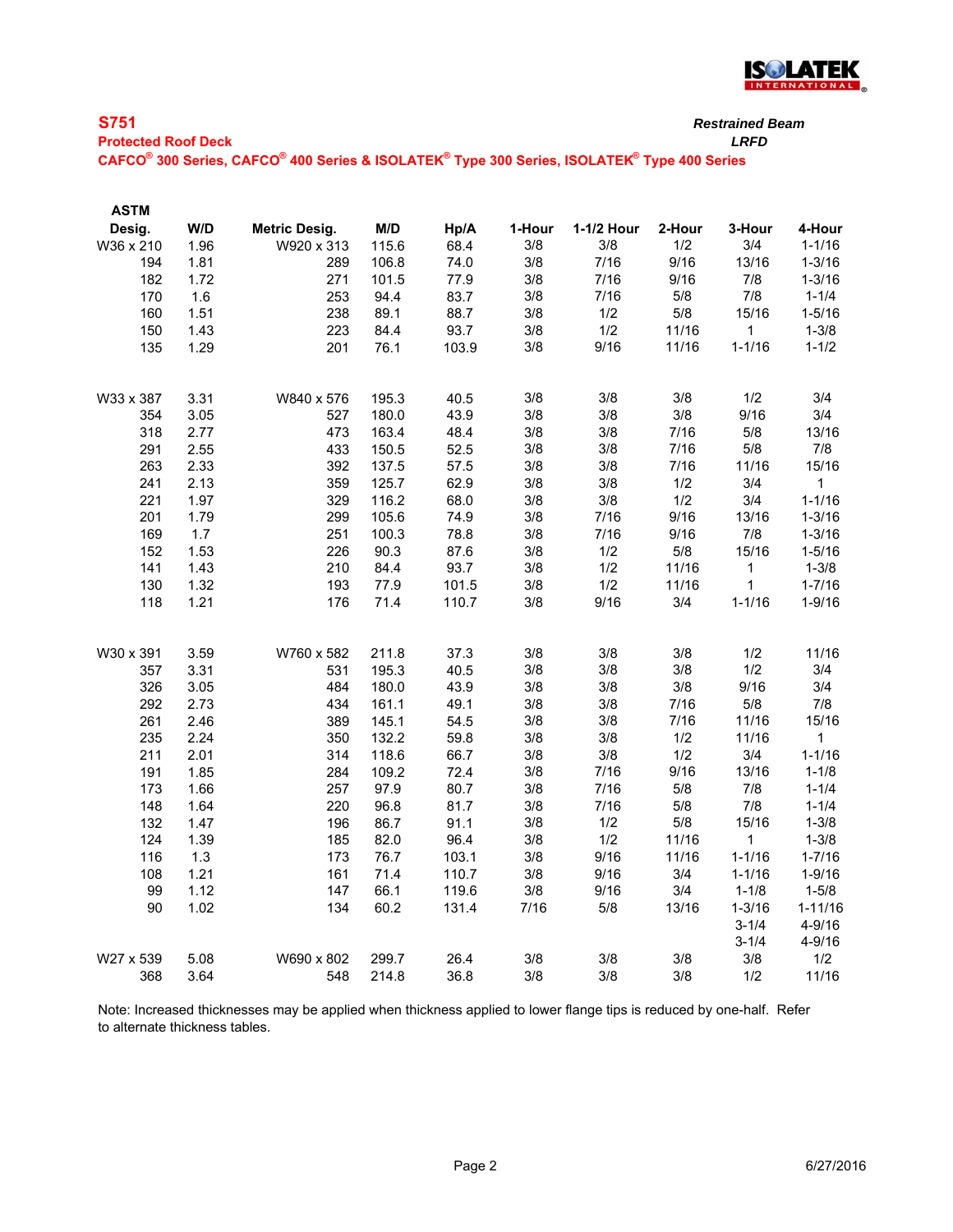

| <b>S751</b>                                                                                 | <b>Restrained Beam</b> |
|---------------------------------------------------------------------------------------------|------------------------|
| <b>Protected Roof Deck</b>                                                                  | LRFD                   |
| CAFCO® 300 Series, CAFCO® 400 Series & ISOLATEK® Type 300 Series, ISOLATEK® Type 400 Series |                        |

| <b>ASTM</b> |      |                      |       |       |        |            |        |              |              |
|-------------|------|----------------------|-------|-------|--------|------------|--------|--------------|--------------|
| Desig.      | W/D  | <b>Metric Desig.</b> | M/D   | Hp/A  | 1-Hour | 1-1/2 Hour | 2-Hour | 3-Hour       | 4-Hour       |
| W27 x 336   | 3.36 | W690 x 500           | 198.2 | 39.9  | 3/8    | 3/8        | 3/8    | 1/2          | 11/16        |
| 307         | 3.11 | 457                  | 183.5 | 43.1  | 3/8    | 3/8        | 3/8    | 9/16         | 3/4          |
| 281         | 2.86 | 418                  | 168.7 | 46.8  | 3/8    | 3/8        | 3/8    | 9/16         | 13/16        |
| 258         | 2.64 | 384                  | 155.8 | 50.8  | 3/8    | 3/8        | 7/16   | $5/8$        | 7/8          |
| 235         | 2.43 | 350                  | 143.4 | 55.1  | 3/8    | 3/8        | 7/16   | 11/16        | 15/16        |
| 217         | 2.26 | 323                  | 133.3 | 59.3  | 3/8    | 3/8        | 1/2    | 11/16        | $\mathbf{1}$ |
| 194         | 2.03 | 289                  | 119.8 | 66.0  | 3/8    | 3/8        | 1/2    | 3/4          | $1 - 1/16$   |
| 178         | 1.87 | 265                  | 110.3 | 71.6  | 3/8    | 7/16       | 9/16   | 13/16        | $1 - 1/8$    |
| 161         | 1.7  | 240                  | 100.3 | 78.8  | 3/8    | 7/16       | 9/16   | 7/8          | $1 - 3/16$   |
| 146         | 1.55 | 217                  | 91.5  | 86.4  | 3/8    | 1/2        | 5/8    | 15/16        | $1 - 5/16$   |
| 129         | 1.56 | 192                  | 92.0  | 85.9  | 3/8    | 1/2        | $5/8$  | 15/16        | $1 - 5/16$   |
| 114         | 1.39 | 170                  | 82.0  | 96.4  | 3/8    | 1/2        | 11/16  | $\mathbf{1}$ | $1 - 3/8$    |
| 102         | 1.24 | 152                  | 73.2  | 108.1 | 3/8    | 9/16       | 3/4    | $1 - 1/16$   | $1 - 1/2$    |
| 94          | 1.15 | 140                  | 67.9  | 116.5 | 3/8    | 9/16       | 3/4    | $1 - 1/8$    | $1 - 9/16$   |
| 84          | 1.03 | 125                  | 60.8  | 130.1 | 7/16   | $5/8$      | 13/16  | $1 - 3/16$   | $1 - 11/16$  |
| W24 x 370   | 3.98 | W610 x 551           | 234.8 | 33.7  | 3/8    | 3/8        | 3/8    | 7/16         | 5/8          |
| 335         | 3.66 | 498                  | 215.9 | 36.6  | 3/8    | 3/8        | 3/8    | 1/2          | 11/16        |
| 306         | 3.37 | 455                  | 198.8 | 39.8  | 3/8    | 3/8        | 3/8    | 1/2          | 11/16        |
| 279         | 3.11 | 415                  | 183.5 | 43.1  | 3/8    | 3/8        | 3/8    | 9/16         | 3/4          |
| 250         | 2.81 | 372                  | 165.8 | 47.7  | 3/8    | 3/8        | 7/16   | 5/8          | 13/16        |
| 229         | 2.6  | 341                  | 153.4 | 51.5  | 3/8    | 3/8        | 7/16   | 5/8          | 7/8          |
| 207         | 2.36 | 307                  | 139.2 | 56.8  | 3/8    | 3/8        | 7/16   | 11/16        | 15/16        |
| 192         | 2.2  | 285                  | 129.8 | 60.9  | 3/8    | 3/8        | 1/2    | 11/16        | 1            |
| 176         | 2.03 | 262                  | 119.8 | 66.0  | 3/8    | 3/8        | 1/2    | 3/4          | $1 - 1/16$   |
| 162         | 1.88 | 241                  | 110.9 | 71.3  | 3/8    | 7/16       | 9/16   | 13/16        | $1 - 1/8$    |
| 146         | 1.7  | 217                  | 100.3 | 78.8  | 3/8    | 7/16       | 9/16   | 7/8          | $1 - 3/16$   |
| 131         | 1.54 | 195                  | 90.9  | 87.0  | 3/8    | 1/2        | 5/8    | 15/16        | $1 - 5/16$   |
| 117         | 1.38 | 174                  | 81.4  | 97.1  | 3/8    | 1/2        | 11/16  | $\mathbf{1}$ | $1 - 3/8$    |
| 104         | 1.24 | 155                  | 73.2  | 108.1 | 3/8    | 9/16       | 3/4    | $1 - 1/16$   | $1 - 1/2$    |
| 103         | 1.4  | 153                  | 82.6  | 95.7  | 3/8    | 1/2        | 11/16  | $\mathbf{1}$ | $1 - 3/8$    |
| 94          | 1.28 | 140                  | 75.5  | 104.7 | 3/8    | 9/16       | 11/16  | $1 - 1/16$   | $1 - 1/2$    |
| 84          | 1.15 | 125                  | 67.9  | 116.5 | 3/8    | 9/16       | 3/4    | $1 - 1/8$    | $1 - 9/16$   |
| 76          | 1.05 | 113                  | 62.0  | 127.6 | 7/16   | $5/8$      | 13/16  | $1 - 3/16$   | $1 - 11/16$  |
| 68          | 0.94 | 101                  | 55.5  | 142.5 | 7/16   | 5/8        | 7/8    | $1 - 1/4$    | $1 - 13/16$  |
| 62          | 0.93 | 92                   | 54.9  | 144.1 | 7/16   | 11/16      | 7/8    | $1 - 5/16$   | $1 - 13/16$  |
| 55          | 0.82 | 82                   | 48.4  | 163.4 | 1/2    | 11/16      | 15/16  | $1 - 3/8$    | $1 - 15/16$  |
| W21 x 201   | 2.5  | W530 x 300           | 147.5 | 53.6  | 3/8    | 3/8        | 7/16   | 5/8          | 15/16        |
| 182         | 2.28 | 272                  | 134.5 | 58.8  | 3/8    | 3/8        | 1/2    | 11/16        | 1            |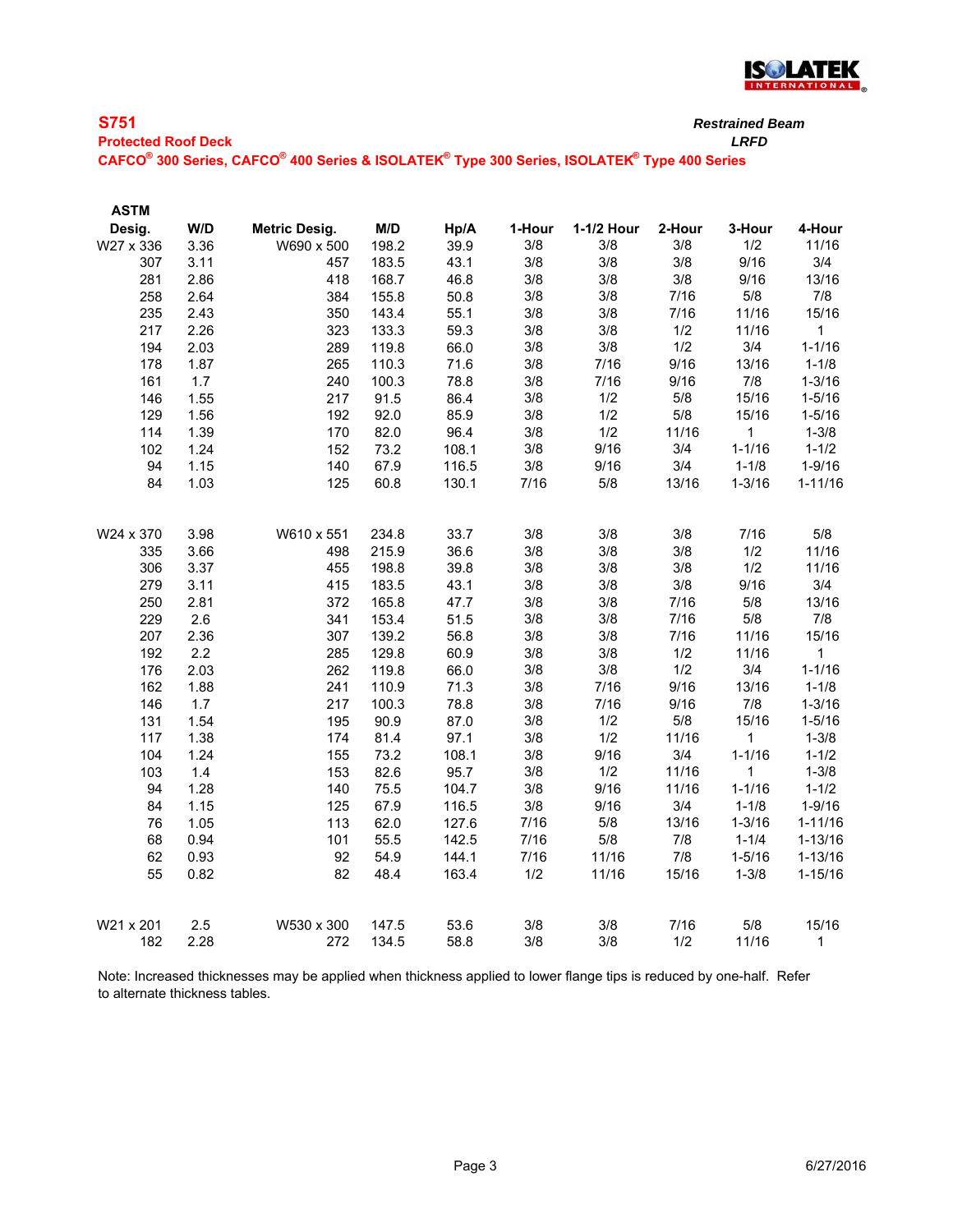

**Protected Roof Deck** *LRFD*

**CAFCO® 300 Series, CAFCO® 400 Series & ISOLATEK® Type 300 Series, ISOLATEK® Type 400 Series**

| W/D<br><b>Metric Desig.</b><br>M/D<br>Hp/A<br>1-Hour<br>1-1/2 Hour<br>2-Hour<br>3-Hour<br>4-Hour<br>Desig.<br>2.09<br>123.3<br>3/4<br>W21 x 166<br>W530 x 248<br>64.1<br>3/8<br>3/8<br>1/2<br>$1 - 1/16$<br>3/8<br>7/16<br>9/16<br>13/16<br>$1 - 1/8$<br>1.87<br>110.3<br>71.6<br>147<br>219<br>7/16<br>9/16<br>7/8<br>99.1<br>3/8<br>$1 - 1/4$<br>132<br>1.68<br>196<br>79.8<br>$5/8$<br>92.6<br>85.3<br>3/8<br>1/2<br>15/16<br>$1 - 5/16$<br>122<br>1.57<br>182<br>1/2<br>111<br>1.43<br>84.4<br>93.7<br>3/8<br>11/16<br>$\mathbf{1}$<br>$1 - 3/8$<br>165<br>9/16<br>$1 - 1/16$<br>$1 - 7/16$<br>101<br>1.3<br>76.7<br>103.1<br>3/8<br>11/16<br>150<br>1.4<br>82.6<br>95.7<br>1/2<br>93<br>138<br>3/8<br>11/16<br>$\mathbf{1}$<br>$1 - 3/8$<br>1.26<br>74.3<br>3/8<br>9/16<br>3/4<br>$1 - 1/16$<br>$1 - 1/2$<br>83<br>123<br>106.3<br>3/4<br>1.11<br>65.5<br>3/8<br>9/16<br>$1 - 5/8$<br>73<br>109<br>120.7<br>$1 - 1/8$<br>5/8<br>1.04<br>61.4<br>128.8<br>7/16<br>13/16<br>$1 - 3/16$<br>$1 - 11/16$<br>68<br>101<br>7/16<br>5/8<br>7/8<br>$1 - 13/16$<br>0.95<br>56.1<br>141.0<br>$1 - 1/4$<br>62<br>92<br>7/16<br>5/8<br>7/8<br>0.95<br>85<br>56.1<br>141.0<br>$1 - 1/4$<br>$1 - 13/16$<br>57<br>0.85<br>82<br>50.2<br>1/2<br>11/16<br>15/16<br>$1 - 3/8$<br>$1 - 15/16$<br>55<br>157.6<br>49.0<br>1/2<br>$1 - 3/8$<br>50<br>0.83<br>74<br>161.4<br>11/16<br>15/16<br>$1 - 15/16$<br>0.75<br>44.3<br>1/2<br>3/4<br>$1 - 7/16$<br>$2 - 1/16$<br>48<br>72<br>178.6<br>$\mathbf{1}$<br>44<br>0.74<br>66<br>43.7<br>181.1<br>1/2<br>3/4<br>$\mathbf{1}$<br>$2 - 1/16$<br>$1 - 7/16$<br>3/8<br>3/8<br>7/16<br>15/16<br>11/16<br>W18 x 175<br>2.46<br>W460 x 260<br>145.1<br>54.5<br>3/8<br>59.8<br>3/8<br>1/2<br>11/16<br>2.24<br>235<br>132.2<br>1<br>158<br>$1 - 1/16$<br>2.05<br>3/8<br>3/8<br>1/2<br>3/4<br>143<br>213<br>121.0<br>65.4<br>9/16<br>130<br>1.88<br>193<br>110.9<br>71.3<br>3/8<br>7/16<br>13/16<br>$1 - 1/8$<br>119<br>1.72<br>101.5<br>77.9<br>3/8<br>7/16<br>9/16<br>7/8<br>$1 - 3/16$<br>177<br>1.55<br>1/2<br>5/8<br>15/16<br>106<br>91.5<br>86.4<br>3/8<br>$1 - 5/16$<br>158<br>1.42<br>83.8<br>3/8<br>1/2<br>97<br>94.4<br>11/16<br>1<br>$1 - 3/8$<br>144<br>9/16<br>1.27<br>74.9<br>3/8<br>$1 - 1/16$<br>$1 - 1/2$<br>86<br>105.5<br>11/16<br>128<br>3/8<br>9/16<br>3/4<br>$1 - 1/8$<br>$1 - 5/8$<br>1.13<br>66.7<br>118.6<br>76<br>113<br>1.22<br>72.0<br>3/8<br>9/16<br>3/4<br>$1 - 1/16$<br>$1 - 1/2$<br>71<br>109.8<br>106<br>9/16<br>3/4<br>$1 - 5/8$<br>1.13<br>66.7<br>118.6<br>3/8<br>$1 - 1/8$<br>65<br>97<br>1.04<br>61.4<br>5/8<br>60<br>89<br>128.8<br>7/16<br>13/16<br>$1 - 3/16$<br>$1 - 11/16$<br>0.96<br>5/8<br>55<br>82<br>56.6<br>139.6<br>7/16<br>7/8<br>$1 - 1/4$<br>$1 - 3/4$<br>152.3<br>11/16<br>7/8<br>50<br>0.88<br>74<br>51.9<br>7/16<br>$1 - 5/16$<br>$1 - 7/8$<br>51.3<br>7/16<br>11/16<br>7/8<br>46<br>0.87<br>68<br>154.0<br>$1 - 5/16$<br>$1 - 7/8$<br>40<br>0.76<br>60<br>44.8<br>176.3<br>1/2<br>3/4<br>$\mathbf{1}$<br>$\overline{2}$<br>$1 - 7/16$<br>9/16<br>13/16<br>$1 - 1/16$<br>$2 - 3/16$<br>35<br>0.67<br>52<br>39.5<br>200.0<br>$1 - 9/16$<br>1.59<br>W410 x 149<br>93.8<br>84.3<br>3/8<br>1/2<br>$5/8$<br>15/16<br>$1 - 1/4$<br>W16 x 100<br>1/2<br>1.43<br>84.4<br>93.7<br>3/8<br>11/16<br>$\mathbf{1}$<br>$1 - 3/8$<br>89<br>132<br>1.25<br>9/16<br>3/4<br>$1 - 1/16$<br>77<br>114<br>73.8<br>107.2<br>3/8<br>$1 - 1/2$ | <b>ASTM</b> |  |  |  |  |  |
|--------------------------------------------------------------------------------------------------------------------------------------------------------------------------------------------------------------------------------------------------------------------------------------------------------------------------------------------------------------------------------------------------------------------------------------------------------------------------------------------------------------------------------------------------------------------------------------------------------------------------------------------------------------------------------------------------------------------------------------------------------------------------------------------------------------------------------------------------------------------------------------------------------------------------------------------------------------------------------------------------------------------------------------------------------------------------------------------------------------------------------------------------------------------------------------------------------------------------------------------------------------------------------------------------------------------------------------------------------------------------------------------------------------------------------------------------------------------------------------------------------------------------------------------------------------------------------------------------------------------------------------------------------------------------------------------------------------------------------------------------------------------------------------------------------------------------------------------------------------------------------------------------------------------------------------------------------------------------------------------------------------------------------------------------------------------------------------------------------------------------------------------------------------------------------------------------------------------------------------------------------------------------------------------------------------------------------------------------------------------------------------------------------------------------------------------------------------------------------------------------------------------------------------------------------------------------------------------------------------------------------------------------------------------------------------------------------------------------------------------------------------------------------------------------------------------------------------------------------------------------------------------------------------------------------------------------------------------------------------------------------------------------------------------------------------------------------------------------------------------------------------------------------------------------------------------------------------------------------------------------------------------------------------------------------------------------------------------------------------------------------------------------|-------------|--|--|--|--|--|
|                                                                                                                                                                                                                                                                                                                                                                                                                                                                                                                                                                                                                                                                                                                                                                                                                                                                                                                                                                                                                                                                                                                                                                                                                                                                                                                                                                                                                                                                                                                                                                                                                                                                                                                                                                                                                                                                                                                                                                                                                                                                                                                                                                                                                                                                                                                                                                                                                                                                                                                                                                                                                                                                                                                                                                                                                                                                                                                                                                                                                                                                                                                                                                                                                                                                                                                                                                                                  |             |  |  |  |  |  |
|                                                                                                                                                                                                                                                                                                                                                                                                                                                                                                                                                                                                                                                                                                                                                                                                                                                                                                                                                                                                                                                                                                                                                                                                                                                                                                                                                                                                                                                                                                                                                                                                                                                                                                                                                                                                                                                                                                                                                                                                                                                                                                                                                                                                                                                                                                                                                                                                                                                                                                                                                                                                                                                                                                                                                                                                                                                                                                                                                                                                                                                                                                                                                                                                                                                                                                                                                                                                  |             |  |  |  |  |  |
|                                                                                                                                                                                                                                                                                                                                                                                                                                                                                                                                                                                                                                                                                                                                                                                                                                                                                                                                                                                                                                                                                                                                                                                                                                                                                                                                                                                                                                                                                                                                                                                                                                                                                                                                                                                                                                                                                                                                                                                                                                                                                                                                                                                                                                                                                                                                                                                                                                                                                                                                                                                                                                                                                                                                                                                                                                                                                                                                                                                                                                                                                                                                                                                                                                                                                                                                                                                                  |             |  |  |  |  |  |
|                                                                                                                                                                                                                                                                                                                                                                                                                                                                                                                                                                                                                                                                                                                                                                                                                                                                                                                                                                                                                                                                                                                                                                                                                                                                                                                                                                                                                                                                                                                                                                                                                                                                                                                                                                                                                                                                                                                                                                                                                                                                                                                                                                                                                                                                                                                                                                                                                                                                                                                                                                                                                                                                                                                                                                                                                                                                                                                                                                                                                                                                                                                                                                                                                                                                                                                                                                                                  |             |  |  |  |  |  |
|                                                                                                                                                                                                                                                                                                                                                                                                                                                                                                                                                                                                                                                                                                                                                                                                                                                                                                                                                                                                                                                                                                                                                                                                                                                                                                                                                                                                                                                                                                                                                                                                                                                                                                                                                                                                                                                                                                                                                                                                                                                                                                                                                                                                                                                                                                                                                                                                                                                                                                                                                                                                                                                                                                                                                                                                                                                                                                                                                                                                                                                                                                                                                                                                                                                                                                                                                                                                  |             |  |  |  |  |  |
|                                                                                                                                                                                                                                                                                                                                                                                                                                                                                                                                                                                                                                                                                                                                                                                                                                                                                                                                                                                                                                                                                                                                                                                                                                                                                                                                                                                                                                                                                                                                                                                                                                                                                                                                                                                                                                                                                                                                                                                                                                                                                                                                                                                                                                                                                                                                                                                                                                                                                                                                                                                                                                                                                                                                                                                                                                                                                                                                                                                                                                                                                                                                                                                                                                                                                                                                                                                                  |             |  |  |  |  |  |
|                                                                                                                                                                                                                                                                                                                                                                                                                                                                                                                                                                                                                                                                                                                                                                                                                                                                                                                                                                                                                                                                                                                                                                                                                                                                                                                                                                                                                                                                                                                                                                                                                                                                                                                                                                                                                                                                                                                                                                                                                                                                                                                                                                                                                                                                                                                                                                                                                                                                                                                                                                                                                                                                                                                                                                                                                                                                                                                                                                                                                                                                                                                                                                                                                                                                                                                                                                                                  |             |  |  |  |  |  |
|                                                                                                                                                                                                                                                                                                                                                                                                                                                                                                                                                                                                                                                                                                                                                                                                                                                                                                                                                                                                                                                                                                                                                                                                                                                                                                                                                                                                                                                                                                                                                                                                                                                                                                                                                                                                                                                                                                                                                                                                                                                                                                                                                                                                                                                                                                                                                                                                                                                                                                                                                                                                                                                                                                                                                                                                                                                                                                                                                                                                                                                                                                                                                                                                                                                                                                                                                                                                  |             |  |  |  |  |  |
|                                                                                                                                                                                                                                                                                                                                                                                                                                                                                                                                                                                                                                                                                                                                                                                                                                                                                                                                                                                                                                                                                                                                                                                                                                                                                                                                                                                                                                                                                                                                                                                                                                                                                                                                                                                                                                                                                                                                                                                                                                                                                                                                                                                                                                                                                                                                                                                                                                                                                                                                                                                                                                                                                                                                                                                                                                                                                                                                                                                                                                                                                                                                                                                                                                                                                                                                                                                                  |             |  |  |  |  |  |
|                                                                                                                                                                                                                                                                                                                                                                                                                                                                                                                                                                                                                                                                                                                                                                                                                                                                                                                                                                                                                                                                                                                                                                                                                                                                                                                                                                                                                                                                                                                                                                                                                                                                                                                                                                                                                                                                                                                                                                                                                                                                                                                                                                                                                                                                                                                                                                                                                                                                                                                                                                                                                                                                                                                                                                                                                                                                                                                                                                                                                                                                                                                                                                                                                                                                                                                                                                                                  |             |  |  |  |  |  |
|                                                                                                                                                                                                                                                                                                                                                                                                                                                                                                                                                                                                                                                                                                                                                                                                                                                                                                                                                                                                                                                                                                                                                                                                                                                                                                                                                                                                                                                                                                                                                                                                                                                                                                                                                                                                                                                                                                                                                                                                                                                                                                                                                                                                                                                                                                                                                                                                                                                                                                                                                                                                                                                                                                                                                                                                                                                                                                                                                                                                                                                                                                                                                                                                                                                                                                                                                                                                  |             |  |  |  |  |  |
|                                                                                                                                                                                                                                                                                                                                                                                                                                                                                                                                                                                                                                                                                                                                                                                                                                                                                                                                                                                                                                                                                                                                                                                                                                                                                                                                                                                                                                                                                                                                                                                                                                                                                                                                                                                                                                                                                                                                                                                                                                                                                                                                                                                                                                                                                                                                                                                                                                                                                                                                                                                                                                                                                                                                                                                                                                                                                                                                                                                                                                                                                                                                                                                                                                                                                                                                                                                                  |             |  |  |  |  |  |
|                                                                                                                                                                                                                                                                                                                                                                                                                                                                                                                                                                                                                                                                                                                                                                                                                                                                                                                                                                                                                                                                                                                                                                                                                                                                                                                                                                                                                                                                                                                                                                                                                                                                                                                                                                                                                                                                                                                                                                                                                                                                                                                                                                                                                                                                                                                                                                                                                                                                                                                                                                                                                                                                                                                                                                                                                                                                                                                                                                                                                                                                                                                                                                                                                                                                                                                                                                                                  |             |  |  |  |  |  |
|                                                                                                                                                                                                                                                                                                                                                                                                                                                                                                                                                                                                                                                                                                                                                                                                                                                                                                                                                                                                                                                                                                                                                                                                                                                                                                                                                                                                                                                                                                                                                                                                                                                                                                                                                                                                                                                                                                                                                                                                                                                                                                                                                                                                                                                                                                                                                                                                                                                                                                                                                                                                                                                                                                                                                                                                                                                                                                                                                                                                                                                                                                                                                                                                                                                                                                                                                                                                  |             |  |  |  |  |  |
|                                                                                                                                                                                                                                                                                                                                                                                                                                                                                                                                                                                                                                                                                                                                                                                                                                                                                                                                                                                                                                                                                                                                                                                                                                                                                                                                                                                                                                                                                                                                                                                                                                                                                                                                                                                                                                                                                                                                                                                                                                                                                                                                                                                                                                                                                                                                                                                                                                                                                                                                                                                                                                                                                                                                                                                                                                                                                                                                                                                                                                                                                                                                                                                                                                                                                                                                                                                                  |             |  |  |  |  |  |
|                                                                                                                                                                                                                                                                                                                                                                                                                                                                                                                                                                                                                                                                                                                                                                                                                                                                                                                                                                                                                                                                                                                                                                                                                                                                                                                                                                                                                                                                                                                                                                                                                                                                                                                                                                                                                                                                                                                                                                                                                                                                                                                                                                                                                                                                                                                                                                                                                                                                                                                                                                                                                                                                                                                                                                                                                                                                                                                                                                                                                                                                                                                                                                                                                                                                                                                                                                                                  |             |  |  |  |  |  |
|                                                                                                                                                                                                                                                                                                                                                                                                                                                                                                                                                                                                                                                                                                                                                                                                                                                                                                                                                                                                                                                                                                                                                                                                                                                                                                                                                                                                                                                                                                                                                                                                                                                                                                                                                                                                                                                                                                                                                                                                                                                                                                                                                                                                                                                                                                                                                                                                                                                                                                                                                                                                                                                                                                                                                                                                                                                                                                                                                                                                                                                                                                                                                                                                                                                                                                                                                                                                  |             |  |  |  |  |  |
|                                                                                                                                                                                                                                                                                                                                                                                                                                                                                                                                                                                                                                                                                                                                                                                                                                                                                                                                                                                                                                                                                                                                                                                                                                                                                                                                                                                                                                                                                                                                                                                                                                                                                                                                                                                                                                                                                                                                                                                                                                                                                                                                                                                                                                                                                                                                                                                                                                                                                                                                                                                                                                                                                                                                                                                                                                                                                                                                                                                                                                                                                                                                                                                                                                                                                                                                                                                                  |             |  |  |  |  |  |
|                                                                                                                                                                                                                                                                                                                                                                                                                                                                                                                                                                                                                                                                                                                                                                                                                                                                                                                                                                                                                                                                                                                                                                                                                                                                                                                                                                                                                                                                                                                                                                                                                                                                                                                                                                                                                                                                                                                                                                                                                                                                                                                                                                                                                                                                                                                                                                                                                                                                                                                                                                                                                                                                                                                                                                                                                                                                                                                                                                                                                                                                                                                                                                                                                                                                                                                                                                                                  |             |  |  |  |  |  |
|                                                                                                                                                                                                                                                                                                                                                                                                                                                                                                                                                                                                                                                                                                                                                                                                                                                                                                                                                                                                                                                                                                                                                                                                                                                                                                                                                                                                                                                                                                                                                                                                                                                                                                                                                                                                                                                                                                                                                                                                                                                                                                                                                                                                                                                                                                                                                                                                                                                                                                                                                                                                                                                                                                                                                                                                                                                                                                                                                                                                                                                                                                                                                                                                                                                                                                                                                                                                  |             |  |  |  |  |  |
|                                                                                                                                                                                                                                                                                                                                                                                                                                                                                                                                                                                                                                                                                                                                                                                                                                                                                                                                                                                                                                                                                                                                                                                                                                                                                                                                                                                                                                                                                                                                                                                                                                                                                                                                                                                                                                                                                                                                                                                                                                                                                                                                                                                                                                                                                                                                                                                                                                                                                                                                                                                                                                                                                                                                                                                                                                                                                                                                                                                                                                                                                                                                                                                                                                                                                                                                                                                                  |             |  |  |  |  |  |
|                                                                                                                                                                                                                                                                                                                                                                                                                                                                                                                                                                                                                                                                                                                                                                                                                                                                                                                                                                                                                                                                                                                                                                                                                                                                                                                                                                                                                                                                                                                                                                                                                                                                                                                                                                                                                                                                                                                                                                                                                                                                                                                                                                                                                                                                                                                                                                                                                                                                                                                                                                                                                                                                                                                                                                                                                                                                                                                                                                                                                                                                                                                                                                                                                                                                                                                                                                                                  |             |  |  |  |  |  |
|                                                                                                                                                                                                                                                                                                                                                                                                                                                                                                                                                                                                                                                                                                                                                                                                                                                                                                                                                                                                                                                                                                                                                                                                                                                                                                                                                                                                                                                                                                                                                                                                                                                                                                                                                                                                                                                                                                                                                                                                                                                                                                                                                                                                                                                                                                                                                                                                                                                                                                                                                                                                                                                                                                                                                                                                                                                                                                                                                                                                                                                                                                                                                                                                                                                                                                                                                                                                  |             |  |  |  |  |  |
|                                                                                                                                                                                                                                                                                                                                                                                                                                                                                                                                                                                                                                                                                                                                                                                                                                                                                                                                                                                                                                                                                                                                                                                                                                                                                                                                                                                                                                                                                                                                                                                                                                                                                                                                                                                                                                                                                                                                                                                                                                                                                                                                                                                                                                                                                                                                                                                                                                                                                                                                                                                                                                                                                                                                                                                                                                                                                                                                                                                                                                                                                                                                                                                                                                                                                                                                                                                                  |             |  |  |  |  |  |
|                                                                                                                                                                                                                                                                                                                                                                                                                                                                                                                                                                                                                                                                                                                                                                                                                                                                                                                                                                                                                                                                                                                                                                                                                                                                                                                                                                                                                                                                                                                                                                                                                                                                                                                                                                                                                                                                                                                                                                                                                                                                                                                                                                                                                                                                                                                                                                                                                                                                                                                                                                                                                                                                                                                                                                                                                                                                                                                                                                                                                                                                                                                                                                                                                                                                                                                                                                                                  |             |  |  |  |  |  |
|                                                                                                                                                                                                                                                                                                                                                                                                                                                                                                                                                                                                                                                                                                                                                                                                                                                                                                                                                                                                                                                                                                                                                                                                                                                                                                                                                                                                                                                                                                                                                                                                                                                                                                                                                                                                                                                                                                                                                                                                                                                                                                                                                                                                                                                                                                                                                                                                                                                                                                                                                                                                                                                                                                                                                                                                                                                                                                                                                                                                                                                                                                                                                                                                                                                                                                                                                                                                  |             |  |  |  |  |  |
|                                                                                                                                                                                                                                                                                                                                                                                                                                                                                                                                                                                                                                                                                                                                                                                                                                                                                                                                                                                                                                                                                                                                                                                                                                                                                                                                                                                                                                                                                                                                                                                                                                                                                                                                                                                                                                                                                                                                                                                                                                                                                                                                                                                                                                                                                                                                                                                                                                                                                                                                                                                                                                                                                                                                                                                                                                                                                                                                                                                                                                                                                                                                                                                                                                                                                                                                                                                                  |             |  |  |  |  |  |
|                                                                                                                                                                                                                                                                                                                                                                                                                                                                                                                                                                                                                                                                                                                                                                                                                                                                                                                                                                                                                                                                                                                                                                                                                                                                                                                                                                                                                                                                                                                                                                                                                                                                                                                                                                                                                                                                                                                                                                                                                                                                                                                                                                                                                                                                                                                                                                                                                                                                                                                                                                                                                                                                                                                                                                                                                                                                                                                                                                                                                                                                                                                                                                                                                                                                                                                                                                                                  |             |  |  |  |  |  |
|                                                                                                                                                                                                                                                                                                                                                                                                                                                                                                                                                                                                                                                                                                                                                                                                                                                                                                                                                                                                                                                                                                                                                                                                                                                                                                                                                                                                                                                                                                                                                                                                                                                                                                                                                                                                                                                                                                                                                                                                                                                                                                                                                                                                                                                                                                                                                                                                                                                                                                                                                                                                                                                                                                                                                                                                                                                                                                                                                                                                                                                                                                                                                                                                                                                                                                                                                                                                  |             |  |  |  |  |  |
|                                                                                                                                                                                                                                                                                                                                                                                                                                                                                                                                                                                                                                                                                                                                                                                                                                                                                                                                                                                                                                                                                                                                                                                                                                                                                                                                                                                                                                                                                                                                                                                                                                                                                                                                                                                                                                                                                                                                                                                                                                                                                                                                                                                                                                                                                                                                                                                                                                                                                                                                                                                                                                                                                                                                                                                                                                                                                                                                                                                                                                                                                                                                                                                                                                                                                                                                                                                                  |             |  |  |  |  |  |
|                                                                                                                                                                                                                                                                                                                                                                                                                                                                                                                                                                                                                                                                                                                                                                                                                                                                                                                                                                                                                                                                                                                                                                                                                                                                                                                                                                                                                                                                                                                                                                                                                                                                                                                                                                                                                                                                                                                                                                                                                                                                                                                                                                                                                                                                                                                                                                                                                                                                                                                                                                                                                                                                                                                                                                                                                                                                                                                                                                                                                                                                                                                                                                                                                                                                                                                                                                                                  |             |  |  |  |  |  |
|                                                                                                                                                                                                                                                                                                                                                                                                                                                                                                                                                                                                                                                                                                                                                                                                                                                                                                                                                                                                                                                                                                                                                                                                                                                                                                                                                                                                                                                                                                                                                                                                                                                                                                                                                                                                                                                                                                                                                                                                                                                                                                                                                                                                                                                                                                                                                                                                                                                                                                                                                                                                                                                                                                                                                                                                                                                                                                                                                                                                                                                                                                                                                                                                                                                                                                                                                                                                  |             |  |  |  |  |  |
|                                                                                                                                                                                                                                                                                                                                                                                                                                                                                                                                                                                                                                                                                                                                                                                                                                                                                                                                                                                                                                                                                                                                                                                                                                                                                                                                                                                                                                                                                                                                                                                                                                                                                                                                                                                                                                                                                                                                                                                                                                                                                                                                                                                                                                                                                                                                                                                                                                                                                                                                                                                                                                                                                                                                                                                                                                                                                                                                                                                                                                                                                                                                                                                                                                                                                                                                                                                                  |             |  |  |  |  |  |
|                                                                                                                                                                                                                                                                                                                                                                                                                                                                                                                                                                                                                                                                                                                                                                                                                                                                                                                                                                                                                                                                                                                                                                                                                                                                                                                                                                                                                                                                                                                                                                                                                                                                                                                                                                                                                                                                                                                                                                                                                                                                                                                                                                                                                                                                                                                                                                                                                                                                                                                                                                                                                                                                                                                                                                                                                                                                                                                                                                                                                                                                                                                                                                                                                                                                                                                                                                                                  |             |  |  |  |  |  |
|                                                                                                                                                                                                                                                                                                                                                                                                                                                                                                                                                                                                                                                                                                                                                                                                                                                                                                                                                                                                                                                                                                                                                                                                                                                                                                                                                                                                                                                                                                                                                                                                                                                                                                                                                                                                                                                                                                                                                                                                                                                                                                                                                                                                                                                                                                                                                                                                                                                                                                                                                                                                                                                                                                                                                                                                                                                                                                                                                                                                                                                                                                                                                                                                                                                                                                                                                                                                  |             |  |  |  |  |  |
|                                                                                                                                                                                                                                                                                                                                                                                                                                                                                                                                                                                                                                                                                                                                                                                                                                                                                                                                                                                                                                                                                                                                                                                                                                                                                                                                                                                                                                                                                                                                                                                                                                                                                                                                                                                                                                                                                                                                                                                                                                                                                                                                                                                                                                                                                                                                                                                                                                                                                                                                                                                                                                                                                                                                                                                                                                                                                                                                                                                                                                                                                                                                                                                                                                                                                                                                                                                                  |             |  |  |  |  |  |
|                                                                                                                                                                                                                                                                                                                                                                                                                                                                                                                                                                                                                                                                                                                                                                                                                                                                                                                                                                                                                                                                                                                                                                                                                                                                                                                                                                                                                                                                                                                                                                                                                                                                                                                                                                                                                                                                                                                                                                                                                                                                                                                                                                                                                                                                                                                                                                                                                                                                                                                                                                                                                                                                                                                                                                                                                                                                                                                                                                                                                                                                                                                                                                                                                                                                                                                                                                                                  |             |  |  |  |  |  |
| 67<br>1.09<br>64.3<br>122.9<br>7/16<br>5/8<br>13/16<br>$1 - 3/16$<br>$1 - 5/8$<br>100                                                                                                                                                                                                                                                                                                                                                                                                                                                                                                                                                                                                                                                                                                                                                                                                                                                                                                                                                                                                                                                                                                                                                                                                                                                                                                                                                                                                                                                                                                                                                                                                                                                                                                                                                                                                                                                                                                                                                                                                                                                                                                                                                                                                                                                                                                                                                                                                                                                                                                                                                                                                                                                                                                                                                                                                                                                                                                                                                                                                                                                                                                                                                                                                                                                                                                            |             |  |  |  |  |  |
| 1.09<br>5/8<br>57<br>85<br>64.3<br>122.9<br>7/16<br>13/16<br>$1 - 3/16$<br>$1 - 5/8$                                                                                                                                                                                                                                                                                                                                                                                                                                                                                                                                                                                                                                                                                                                                                                                                                                                                                                                                                                                                                                                                                                                                                                                                                                                                                                                                                                                                                                                                                                                                                                                                                                                                                                                                                                                                                                                                                                                                                                                                                                                                                                                                                                                                                                                                                                                                                                                                                                                                                                                                                                                                                                                                                                                                                                                                                                                                                                                                                                                                                                                                                                                                                                                                                                                                                                             |             |  |  |  |  |  |
| 0.96<br>56.6<br>7/16<br>5/8<br>7/8<br>$1 - 1/4$<br>$1 - 3/4$<br>50<br>74<br>139.6                                                                                                                                                                                                                                                                                                                                                                                                                                                                                                                                                                                                                                                                                                                                                                                                                                                                                                                                                                                                                                                                                                                                                                                                                                                                                                                                                                                                                                                                                                                                                                                                                                                                                                                                                                                                                                                                                                                                                                                                                                                                                                                                                                                                                                                                                                                                                                                                                                                                                                                                                                                                                                                                                                                                                                                                                                                                                                                                                                                                                                                                                                                                                                                                                                                                                                                |             |  |  |  |  |  |
| 45<br>0.87<br>67<br>51.3<br>7/16<br>11/16<br>7/8<br>$1 - 5/16$<br>$1 - 7/8$<br>154.0                                                                                                                                                                                                                                                                                                                                                                                                                                                                                                                                                                                                                                                                                                                                                                                                                                                                                                                                                                                                                                                                                                                                                                                                                                                                                                                                                                                                                                                                                                                                                                                                                                                                                                                                                                                                                                                                                                                                                                                                                                                                                                                                                                                                                                                                                                                                                                                                                                                                                                                                                                                                                                                                                                                                                                                                                                                                                                                                                                                                                                                                                                                                                                                                                                                                                                             |             |  |  |  |  |  |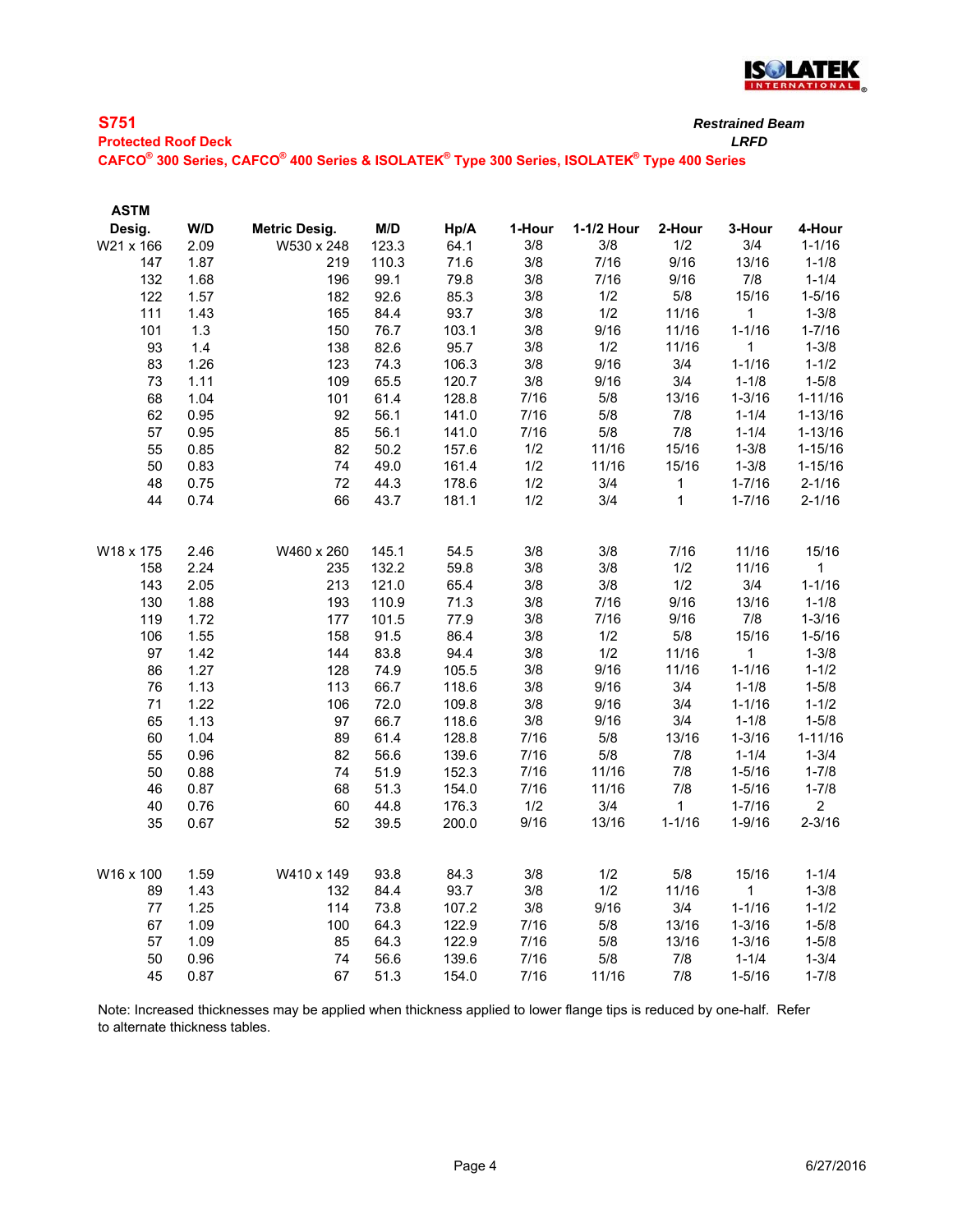

| $\overline{\phantom{a}}$ |        |  |
|--------------------------|--------|--|
| ×                        |        |  |
| -                        | $\sim$ |  |

|  |  |  |  | Protected Roof Deck |  |
|--|--|--|--|---------------------|--|

**Protected Roof Deck** *LRFD* **CAFCO® 300 Series, CAFCO® 400 Series & ISOLATEK® Type 300 Series, ISOLATEK® Type 400 Series**

| <b>ASTM</b> |      |               |       |       |        |            |            |             |                |
|-------------|------|---------------|-------|-------|--------|------------|------------|-------------|----------------|
| Desig.      | W/D  | Metric Desig. | M/D   | Hp/A  | 1-Hour | 1-1/2 Hour | 2-Hour     | 3-Hour      | 4-Hour         |
| W16 x 40    | 0.78 | W410 x 60     | 46.0  | 171.8 | 1/2    | 3/4        | 15/16      | $1 - 7/16$  | $\overline{c}$ |
| 36          | 0.7  | 53            | 41.3  | 191.4 | $1/2$  | 3/4        | 1          | $1 - 1/2$   | $2 - 1/8$      |
| 31          | 0.66 | 46            | 38.9  | 203.0 | 9/16   | 13/16      | $1 - 1/16$ | $1 - 9/16$  | $2 - 3/16$     |
| 26          | 0.55 | 39            | 32.5  | 243.6 | 9/16   | 7/8        | $1 - 1/8$  | $1 - 11/16$ | $2 - 3/8$      |
|             |      |               |       |       |        |            |            |             |                |
| W14 x 808   | 8.75 | W360 x 1202   | 516.3 | 15.3  | 3/8    | 3/8        | 3/8        | 3/8         | 3/8            |
| 730         | 8.08 | 1086          | 476.7 | 16.6  | 3/8    | 3/8        | 3/8        | 3/8         | 3/8            |
| 665         | 7.49 | 990           | 441.9 | 17.9  | 3/8    | 3/8        | 3/8        | 3/8         | 3/8            |
| 605         | 6.96 | 900           | 410.6 | 19.3  | 3/8    | 3/8        | 3/8        | 3/8         | 3/8            |
| 550         | 6.43 | 818           | 379.4 | 20.8  | 3/8    | 3/8        | 3/8        | 3/8         | 7/16           |
| 500         | 5.95 | 744           | 351.1 | 22.5  | 3/8    | 3/8        | 3/8        | 3/8         | 7/16           |
| 455         | 5.53 | 677           | 326.3 | 24.2  | 3/8    | 3/8        | 3/8        | 3/8         | 1/2            |
| 426         | 5.21 | 634           | 307.4 | 25.7  | 3/8    | 3/8        | 3/8        | 3/8         | 1/2            |
| 398         | 4.93 | 592           | 290.9 | 27.2  | 3/8    | 3/8        | 3/8        | 3/8         | 1/2            |
| 370         | 4.63 | 551           | 273.2 | 28.9  | 3/8    | 3/8        | 3/8        | 3/8         | 9/16           |
| 342         | 4.32 | 509           | 254.9 | 31.0  | 3/8    | 3/8        | 3/8        | 7/16        | 9/16           |
| 311         | 3.98 | 463           | 234.8 | 33.7  | 3/8    | 3/8        | 3/8        | 7/16        | 5/8            |
| 283         | 3.66 | 421           | 215.9 | 36.6  | 3/8    | 3/8        | 3/8        | 1/2         | 11/16          |
| 257         | 3.36 | 382           | 198.2 | 39.9  | 3/8    | 3/8        | 3/8        | 1/2         | 11/16          |
| 233         | 3.08 | 347           | 181.7 | 43.5  | 3/8    | 3/8        | 3/8        | 9/16        | 3/4            |
| 211         | 2.81 | 314           | 165.8 | 47.7  | 3/8    | 3/8        | 7/16       | 5/8         | 13/16          |
| 193         | 2.6  | 287           | 153.4 | 51.5  | 3/8    | 3/8        | 7/16       | 5/8         | 7/8            |
| 176         | 2.38 | 262           | 140.4 | 56.3  | 3/8    | 3/8        | 7/16       | 11/16       | 15/16          |
| 159         | 2.16 | 237           | 127.4 | 62.0  | 3/8    | 3/8        | 1/2        | 3/4         | 1              |
| 145         | 1.99 | 216           | 117.4 | 67.3  | 3/8    | 3/8        | 1/2        | 3/4         | $1 - 1/16$     |
| 132         | 1.89 | 196           | 111.5 | 70.9  | 3/8    | 7/16       | 9/16       | 13/16       | $1 - 1/8$      |
| 120         | 1.71 | 179           | 100.9 | 78.4  | 3/8    | 7/16       | 9/16       | 7/8         | $1 - 3/16$     |
| 109         | 1.57 | 162           | 92.6  | 85.3  | 3/8    | 1/2        | 5/8        | 15/16       | $1 - 5/16$     |
| 99          | 1.43 | 147           | 84.4  | 93.7  | 3/8    | 1/2        | 11/16      | $\mathbf 1$ | $1 - 3/8$      |
| 90          | 1.31 | 134           | 77.3  | 102.3 | 3/8    | 9/16       | 11/16      | $1 - 1/16$  | $1 - 7/16$     |
| 82          | 1.45 | 122           | 85.6  | 92.4  | 3/8    | 1/2        | 5/8        | 15/16       | $1 - 3/8$      |
| 74          | 1.32 | 110           | 77.9  | 101.5 | 3/8    | 1/2        | 11/16      | $\mathbf 1$ | $1 - 7/16$     |
| 68          | 1.22 | 101           | 72.0  | 109.8 | 3/8    | 9/16       | 3/4        | $1 - 1/16$  | $1 - 1/2$      |
| 61          | 1.1  | 91            | 64.9  | 121.8 | 7/16   | $5/8$      | 13/16      | $1 - 3/16$  | $1 - 5/8$      |
| 53          | 1.06 | 79            | 62.5  | 126.4 | 7/16   | 5/8        | 13/16      | $1 - 3/16$  | $1 - 11/16$    |
| 48          | 0.97 | 72            | 57.2  | 138.1 | 7/16   | 5/8        | 7/8        | $1 - 1/4$   | $1 - 3/4$      |
| 43          | 0.87 | 64            | 51.3  | 154.0 | 7/16   | 11/16      | 7/8        | $1 - 5/16$  | $1 - 7/8$      |
| 38          | 0.8  | 57            | 47.2  | 167.5 | 1/2    | 11/16      | 15/16      | $1 - 3/8$   | $\overline{a}$ |
| 34          | 0.72 | 51            | 42.5  | 186.1 | 1/2    | 3/4        | 1          | $1 - 1/2$   | $2 - 1/16$     |
| 30          | 0.64 | 45            | 37.8  | 209.3 | 9/16   | 13/16      | $1 - 1/16$ | $1 - 9/16$  | $2 - 1/4$      |
| 26          | 0.62 | 39            | 36.6  | 216.1 | 9/16   | 13/16      | $1 - 1/16$ | $1 - 5/8$   | $2 - 1/4$      |
| 22          | 0.53 | 33            | 31.3  | 252.8 | 5/8    | 7/8        | $1 - 3/16$ | $1 - 3/4$   | $2 - 7/16$     |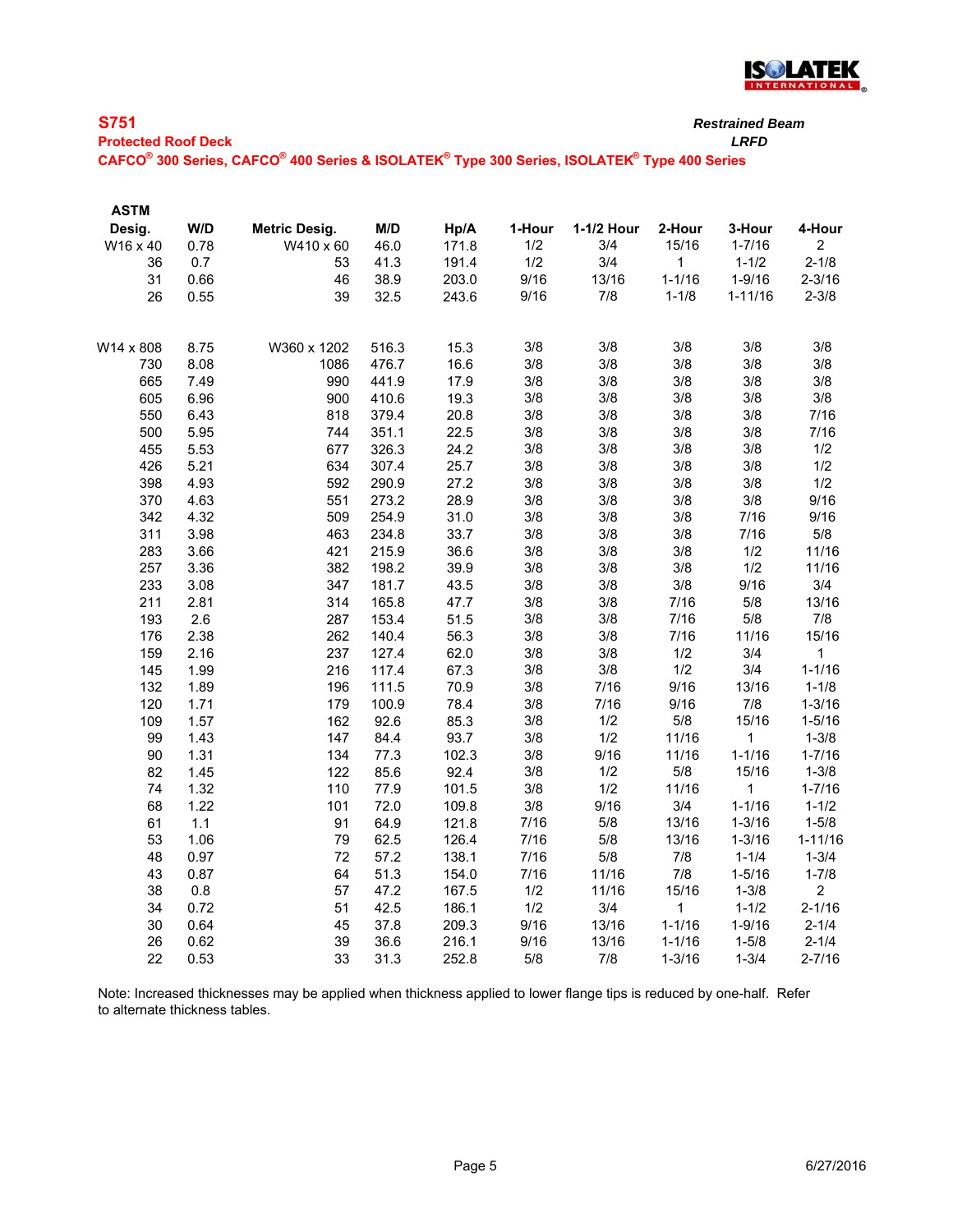

| <b>S751</b>                | <b>Restrained</b> |
|----------------------------|-------------------|
| <b>Protected Roof Deck</b> | LRFD              |

**CAFCO® 300 Series, CAFCO® 400 Series & ISOLATEK® Type 300 Series, ISOLATEK® Type 400 Series**

| <b>ASTM</b> |      |                      |       |       |        |            |              |              |                |
|-------------|------|----------------------|-------|-------|--------|------------|--------------|--------------|----------------|
| Desig.      | W/D  | <b>Metric Desig.</b> | M/D   | Hp/A  | 1-Hour | 1-1/2 Hour | 2-Hour       | 3-Hour       | 4-Hour         |
| W12 x 336   | 4.85 | W310 x 500           | 286.2 | 27.6  | 3/8    | 3/8        | 3/8          | 3/8          | 1/2            |
| 305         | 4.49 | 454                  | 264.9 | 29.8  | 3/8    | 3/8        | 3/8          | 7/16         | 9/16           |
| 279         | 4.19 | 415                  | 247.2 | 32.0  | 3/8    | 3/8        | 3/8          | 7/16         | 5/8            |
| 252         | 3.84 | 375                  | 226.6 | 34.9  | 3/8    | 3/8        | 3/8          | 7/16         | 5/8            |
| 230         | 3.55 | 342                  | 209.5 | 37.7  | 3/8    | 3/8        | 3/8          | 1/2          | 11/16          |
| 210         | 3.27 | 313                  | 192.9 | 41.0  | 3/8    | 3/8        | 3/8          | 1/2          | 3/4            |
| 190         | 3    | 283                  | 177.0 | 44.7  | 3/8    | 3/8        | $3/8$        | 9/16         | 13/16          |
| 170         | 2.72 | 253                  | 160.5 | 49.3  | 3/8    | 3/8        | 7/16         | $5/8$        | 7/8            |
| 152         | 2.45 | 225                  | 144.6 | 54.7  | 3/8    | 3/8        | 7/16         | 11/16        | 15/16          |
| 136         | 2.23 | 202                  | 131.6 | 60.1  | 3/8    | 3/8        | 1/2          | 11/16        | 1              |
| 120         | 1.99 | 179                  | 117.4 | 67.3  | 3/8    | 3/8        | 1/2          | 3/4          | $1 - 1/16$     |
| 106         | 1.77 | 158                  | 104.4 | 75.7  | 3/8    | 7/16       | 9/16         | 13/16        | $1 - 3/16$     |
| 96          | 1.61 | 143                  | 95.0  | 83.2  | 3/8    | 7/16       | $5/8$        | 7/8          | $1 - 1/4$      |
| 87          | 1.47 | 129                  | 86.7  | 91.1  | 3/8    | 1/2        | 5/8          | 15/16        | $1 - 3/8$      |
| 79          | 1.34 | 117                  | 79.1  | 100.0 | 3/8    | 1/2        | 11/16        | $\mathbf{1}$ | $1 - 7/16$     |
| 72          | 1.23 | 107                  | 72.6  | 108.9 | 3/8    | 9/16       | 3/4          | $1 - 1/16$   | $1 - 1/2$      |
| 65          | 1.11 | 97                   | 65.5  | 120.7 | 3/8    | 9/16       | 3/4          | $1 - 1/8$    | $1 - 5/8$      |
| 58          | 1.1  | 86                   | 64.9  | 121.8 | 7/16   | 5/8        | 13/16        | $1 - 3/16$   | $1 - 5/8$      |
| 53          | 1.02 | 79                   | 60.2  | 131.4 | 7/16   | 5/8        | 13/16        | $1 - 3/16$   | $1 - 11/16$    |
| 50          | 1.06 | 74                   | 62.5  | 126.4 | 7/16   | 5/8        | 13/16        | $1 - 3/16$   | $1 - 11/16$    |
| 45          | 0.97 | 67                   | 57.2  | 138.1 | 7/16   | 5/8        | $7/8$        | $1 - 1/4$    | $1 - 3/4$      |
| 40          | 0.86 | 60                   | 50.7  | 155.8 | 1/2    | 11/16      | 15/16        | $1 - 3/8$    | $1 - 7/8$      |
| 35          | 0.81 | 52                   | 47.8  | 165.4 | 1/2    | 11/16      | 15/16        | $1 - 3/8$    | $1 - 15/16$    |
| 30          | 0.69 | 45                   | 40.7  | 194.2 | 1/2    | 3/4        | $\mathbf{1}$ | $1 - 1/2$    | $2 - 1/8$      |
| 26          | 0.61 | 39                   | 36.0  | 219.6 | 9/16   | 13/16      | $1 - 1/16$   | $1 - 5/8$    | $2 - 1/4$      |
| 22          | 0.62 | 33                   | 36.6  | 216.1 | 9/16   | 13/16      | $1 - 1/16$   | $1 - 5/8$    | $2 - 1/4$      |
| 19          | 0.54 | 28                   | 31.9  | 248.1 | 9/16   | 7/8        | $1 - 1/8$    | $1 - 11/16$  | $2 - 7/16$     |
| 16          | 0.45 | 24                   | 26.6  | 297.7 | $5/8$  | 15/16      | $1 - 1/4$    | $1 - 7/8$    | $2 - 5/8$      |
| 14          | 0.4  | 21                   | 23.6  | 335.0 | 11/16  | 1          | $1 - 5/16$   | $1 - 15/16$  | $2 - 3/4$      |
| W10 x 112   | 2.17 | W250 x 167           | 128.0 | 61.7  | 3/8    | 3/8        | 1/2          | 3/4          | $\mathbf{1}$   |
| 100         | 1.97 | 149                  | 116.2 | 68.0  | 3/8    | 3/8        | 1/2          | 3/4          | $1 - 1/16$     |
| 88          | 1.74 | 131                  | 102.7 | 77.0  | 3/8    | 7/16       | 9/16         | 7/8          | $1 - 3/16$     |
| 77          | 1.54 | 115                  | 90.9  | 87.0  | 3/8    | 1/2        | $5/8$        | 15/16        | $1 - 5/16$     |
| 68          | 1.38 | 101                  | 81.4  | 97.1  | 3/8    | 1/2        | 11/16        | 1            | $1 - 3/8$      |
| 60          | 1.22 | 89                   | 72.0  | 109.8 | 3/8    | 9/16       | 3/4          | $1 - 1/16$   | $1 - 1/2$      |
| 54          | 1.11 | 80                   | 65.5  | 120.7 | 3/8    | 9/16       | 3/4          | $1 - 1/8$    | $1 - 5/8$      |
| 49          | 1.01 | 73                   | 59.6  | 132.7 | 7/16   | 5/8        | 13/16        | $1 - 1/4$    | $1 - 3/4$      |
| 45          | 1.06 | 67                   | 62.5  | 126.4 | 7/16   | 5/8        | 13/16        | $1 - 3/16$   | $1 - 11/16$    |
| 39          | 0.92 | 58                   | 54.3  | 145.6 | 7/16   | 11/16      | 7/8          | $1 - 5/16$   | $1 - 13/16$    |
| 33          | 0.78 | 49                   | 46.0  | 171.8 | 1/2    | 3/4        | 15/16        | $1 - 7/16$   | $\overline{c}$ |
| 30          | 0.8  | 45                   | 47.2  | 167.5 | 1/2    | 11/16      | 15/16        | $1 - 3/8$    | $\overline{c}$ |